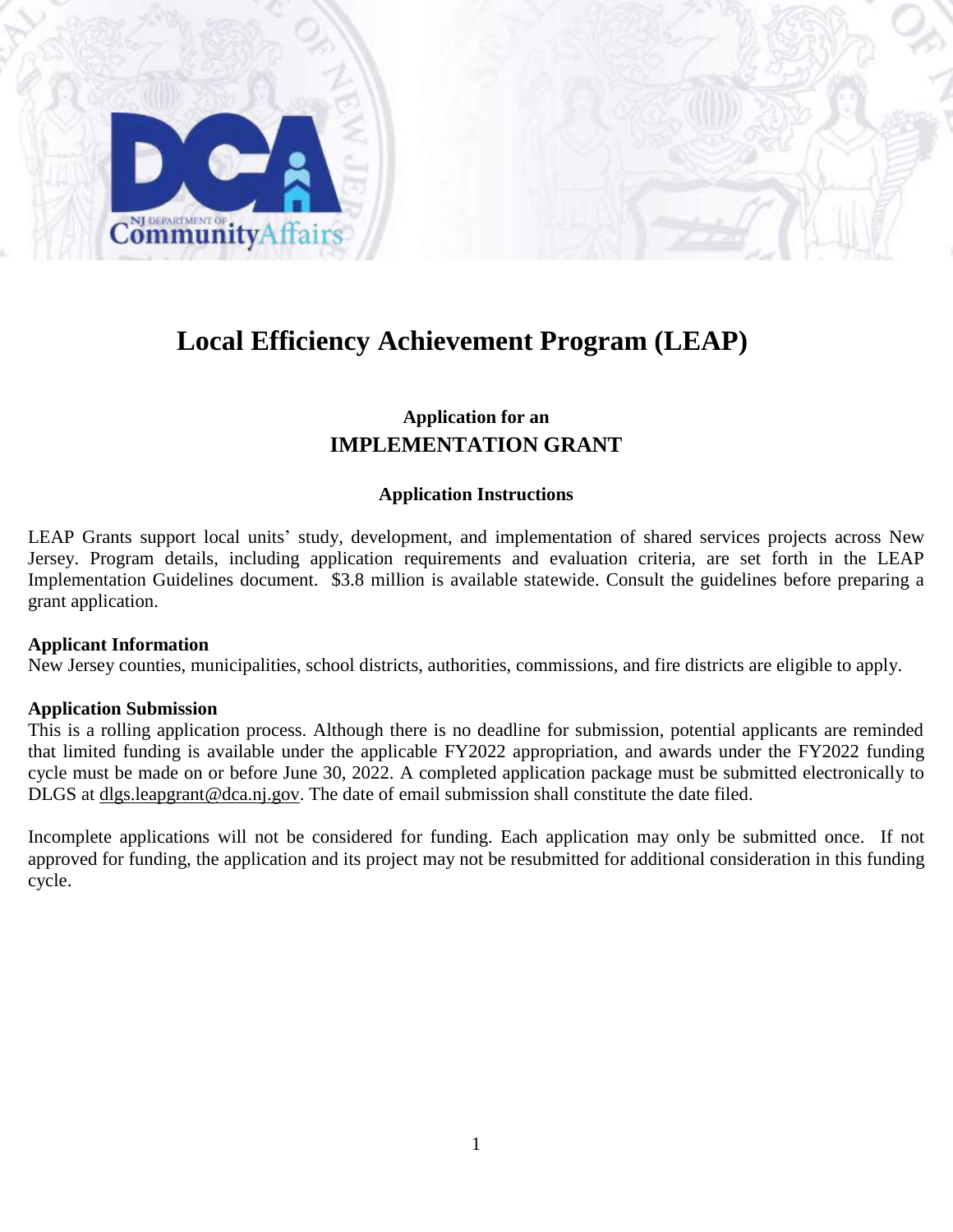## **Please review the Application Checklist to ensure that your application is complete.**

#### **Authorizing Resolution (See Sample)**

Every lead applicant and each participating local unit must submit a certified governing body resolution identifying the application's purpose and authorizing participation in the program

## **Applicant and Participating Local Unit Identification (LEAP-1)**

Complete the data page (s): Identify the project name, lead entity, participating local unit (s), the contact information for the proposed grant program administrator and any key personnel assigned to supervise or participate in the implementation grant program and the amount of grant requested. For additional participating local units use Supplemental Form LEAP-1a.

## **Project Narrative Statement of Need (LEAP-2)**

Present a brief (300-500 word) narrative describing the project, estimate the total cost and summarize the anticipated results and how the project will advance the provision of services, improve operational efficiency, and has the potential to scale or to be replicated.

In a brief (150-250 word) summary, demonstrate the need for the proposed project and identify the desired outcome. Need may be defined as the difference between current status and desired outcome. If appropriate, supporting documentation should be included to substantiate the need. Identify how the project will satisfy the needs of the participating units in the short term and long term.

#### **Planned Expenditure and Funding Report (LEAP-3)**

Use the Planned Expenditure and Funding Report Form (LEAP-3) to show the estimated cost related to the project and proposed allocation of funds through the project period.

If funds from other sources will also be used for this project, identify the source, amount, and proposed use of these funds. All proposed expenditures, including any contingencies, must be clearly and directly related to project activity and essential to accomplishing the project purposes. Planned expenditures must demonstrate the prudent use of resources. The total grant funds requested must also be shown on the Applicant Identification and Project Narrative Form (LEAP-1).

## **Planned Expenditures Form – Consultant Services (LEAP-4)**

All consultant proposals are to be on a time and materials basis, not a single all-inclusive fee. Applicants must identify the consultant, describe the service to be provided, break down the activity, task, staff level assignment, rate per hour, estimated time for completion and other expenses. See guidelines for more information.

#### **Estimation of Savings (LEAP 5)**

All requests for LEAP Implementation Grants must reflect a good faith estimate of potential savings that will come from the program and be identified on form LEAP 5. The applicant must demonstrate the potential for cost savings or cost avoidance as a result of the shared service.

#### **ASSISTANCE**

For questions about the LEAP, the application, or the grant process, contact us at (609) 292-6858. You can also obtain additional information and copies of the application form at the following link: <https://www.nj.gov/dca/divisions/dlgs/leapgrants.html>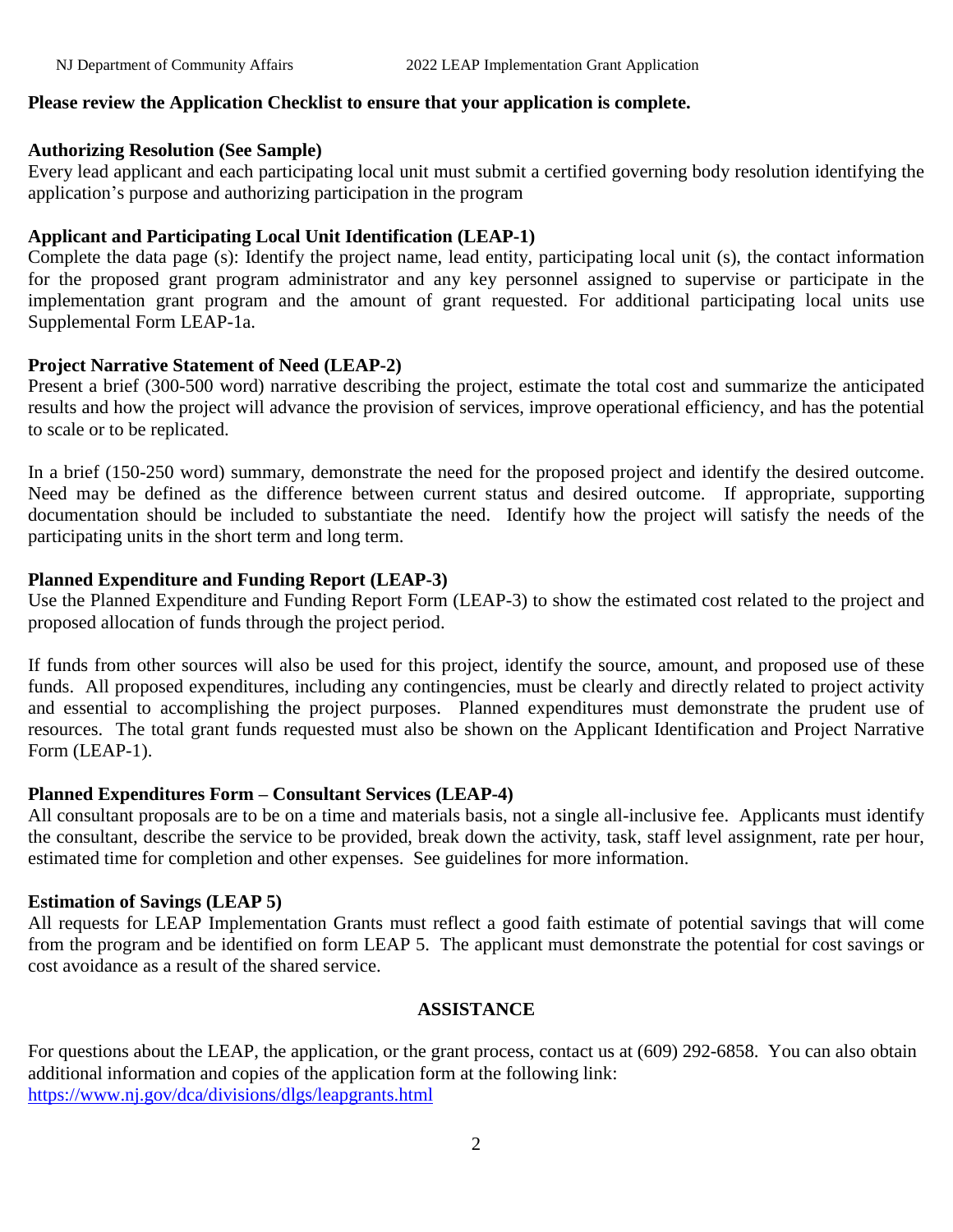

# **Local Efficiency Achievement Program (LEAP) Implementation Grant APPLICATION CHECKLIST**

## **PLEASE ENSURE THAT EACH OF THE FOLLOWING ITEMS IS IN YOUR APPLICATION PACKAGE.**

## **PLEASE NOTE THAT, IN ADDITION TO E-MAIL SUBMISSION, TWO HARD COPIES OF THE APPLICATION PACKAGE MUST BE SUBMITTED BY REGULAR MAIL:**

- Application Checklist
- Certified governing body resolutions from each participating local unit.
- Applicant Identification and Project Summary Form (LEAP-1)  $\sim 10$
- Project Narrative and Statement of Need Form (LEAP-2)  $\Box$
- Planned Expenditure and Funding Report Form (LEAP-3)
- П Consultant Proposal or Planned Expenditures Form - Consultant Assistance Form (LEAP-4)
- Estimation of Savings (LEAP-5)
- RFP for consultant services (if applicable)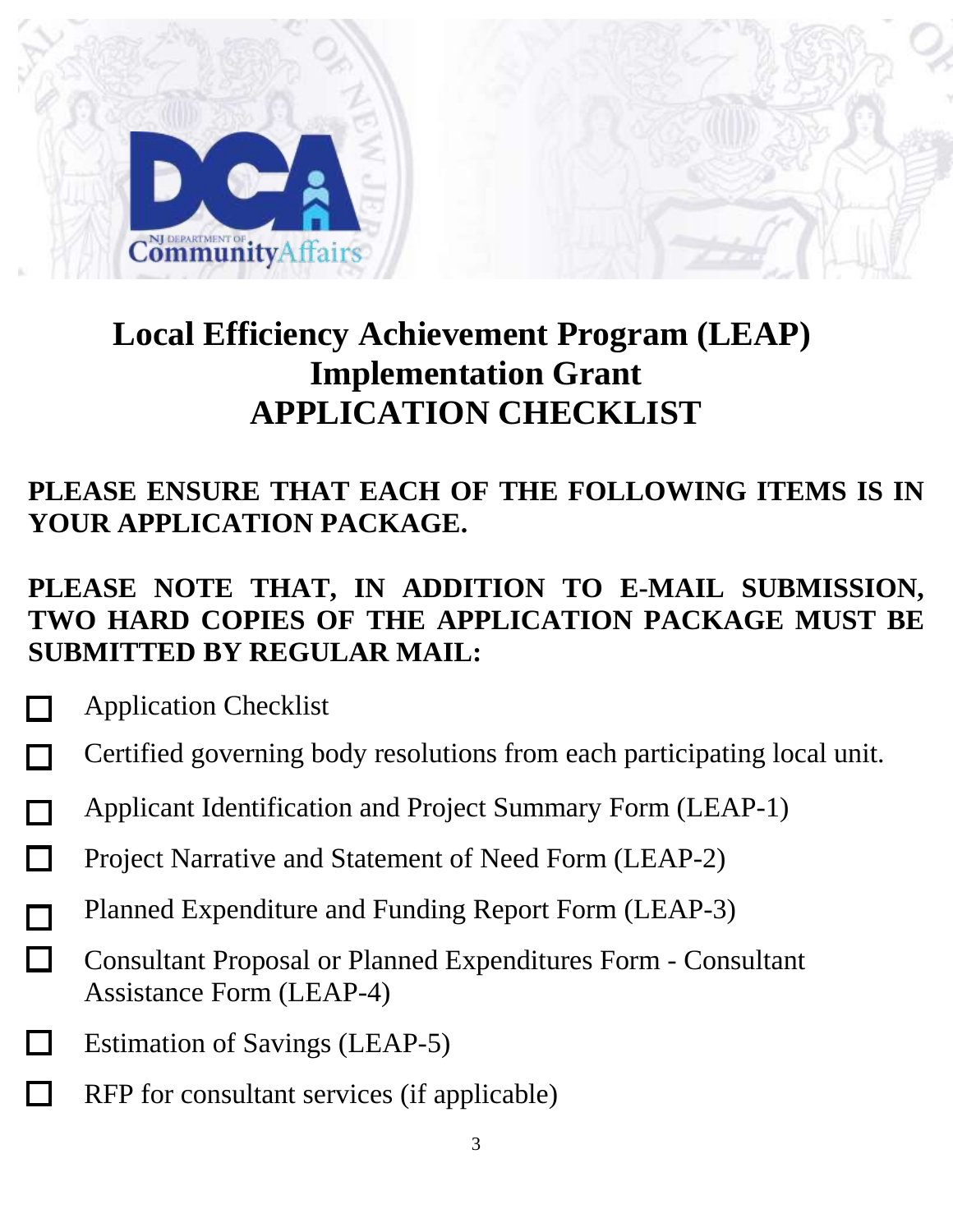## **APPLICANT IDENTIFICATION AND PROJECT SUMMARY FORM - LEAP 1**

| Project |  |  |
|---------|--|--|
| Name:   |  |  |

## **Applicant (Lead Entity):**

| <b>Entity Name:</b>      | County:                            |
|--------------------------|------------------------------------|
| Address:                 |                                    |
|                          | <b>Program Contact Information</b> |
| Grant Administrator:     | Contact Person & Title:            |
| Voice Phone/Extension #: | Voice Phone/Extension #:           |
| Fax:                     | Fax:                               |
| E-mail:                  | E-mail:                            |

| <b>Total Grant Amount Requested:</b>   |  |
|----------------------------------------|--|
| (Insert Grant Amount from Form LEAP-4) |  |

## **Participating Local Unit:**

| <b>Entity Name:</b>      | County:                            |
|--------------------------|------------------------------------|
| Address:                 |                                    |
|                          | <b>Program Contact Information</b> |
| Grant Administrator:     | Contact Person & Title:            |
| Voice Phone/Extension #: | Voice Phone/Extension #:           |
| Fax:                     | Fax:                               |
| E-mail:                  | E-mail:                            |

**Check this box if there are additional participants. Include the required information on supplemental sheet (LEAP-1a).**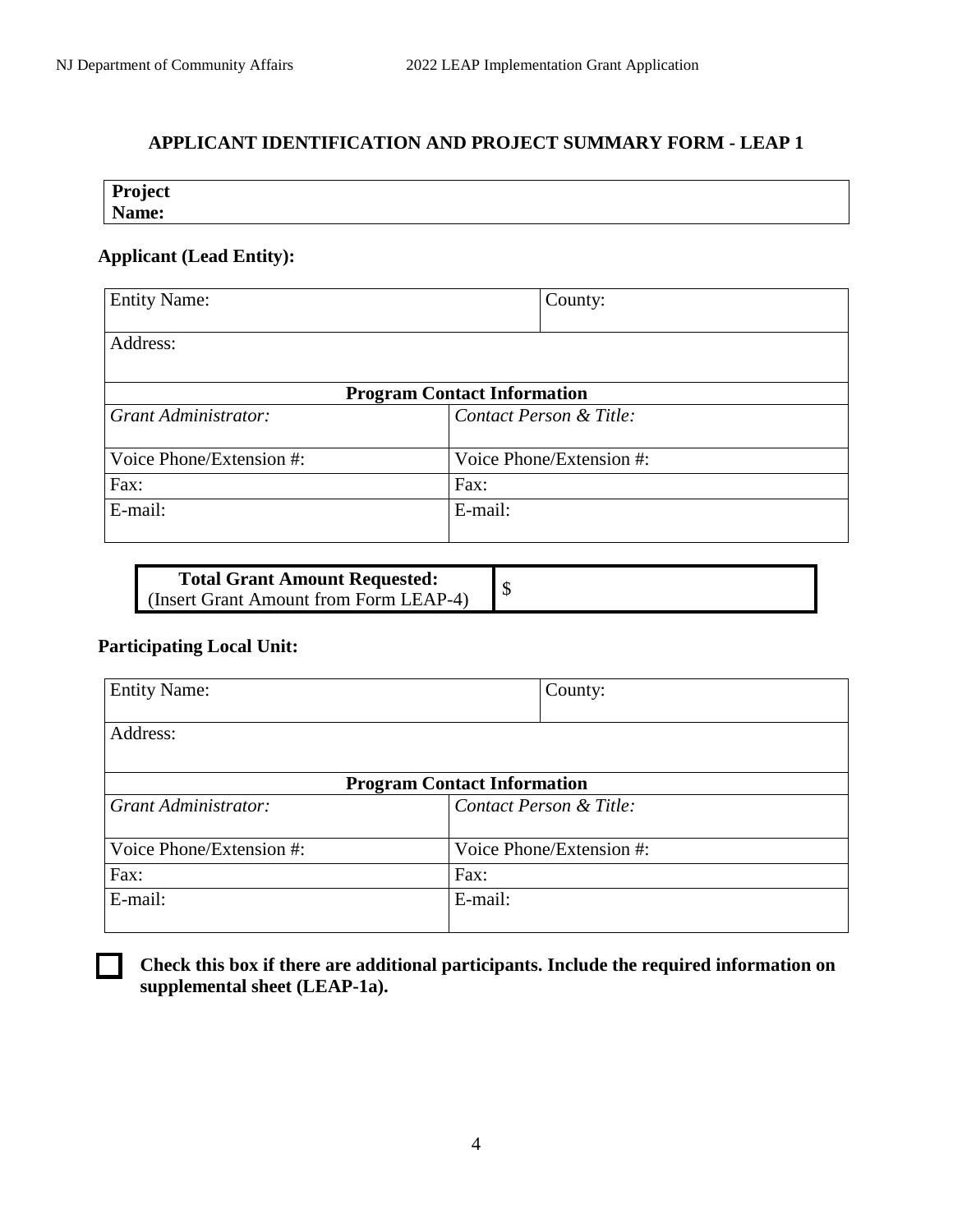## **APPLICANT IDENTIFICATION SUPPLEMENTAL FORM - LEAP-1A**

## **Participating Local Unit:**

| <b>Entity Name:</b>      | County:                            |  |
|--------------------------|------------------------------------|--|
| Address:                 |                                    |  |
|                          | <b>Program Contact Information</b> |  |
| Grant Administrator:     | Contact Person & Title:            |  |
| Voice Phone/Extension #: | Voice Phone/Extension #:           |  |
| Fax:                     | Fax:                               |  |
| E-mail:                  | E-mail:                            |  |

## **Participating Local Unit:**

| <b>Entity Name:</b>                |         | County:                  |
|------------------------------------|---------|--------------------------|
| Address:                           |         |                          |
|                                    |         |                          |
| <b>Program Contact Information</b> |         |                          |
| Grant Administrator:               |         | Contact Person & Title:  |
| Voice Phone/Extension #:           |         | Voice Phone/Extension #: |
| Fax:<br>Fax:                       |         |                          |
| E-mail:                            | E-mail: |                          |

## **Participating Local Unit:**

| <b>Entity Name:</b>      | County:                            |  |
|--------------------------|------------------------------------|--|
| Address:                 |                                    |  |
|                          | <b>Program Contact Information</b> |  |
| Grant Administrator:     | Contact Person & Title:            |  |
| Voice Phone/Extension #: | Voice Phone/Extension #:           |  |
| Fax:                     | Fax:                               |  |
| E-mail:                  | E-mail:                            |  |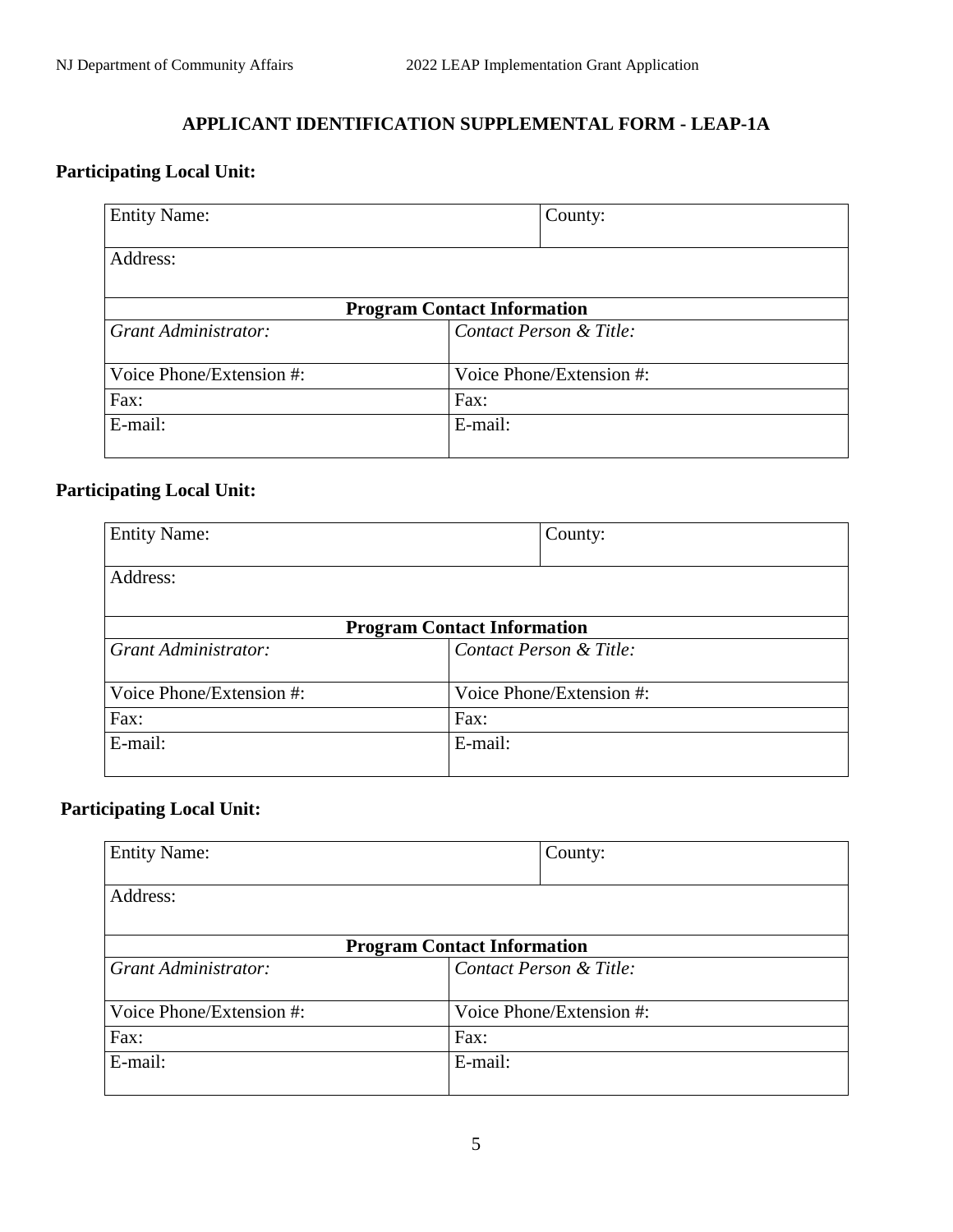## **PROJECT NARRATIVE AND STATEMENT OF NEED – LEAP-2**

**PROJECT NARRATIVE:** Summarize the project in the space below: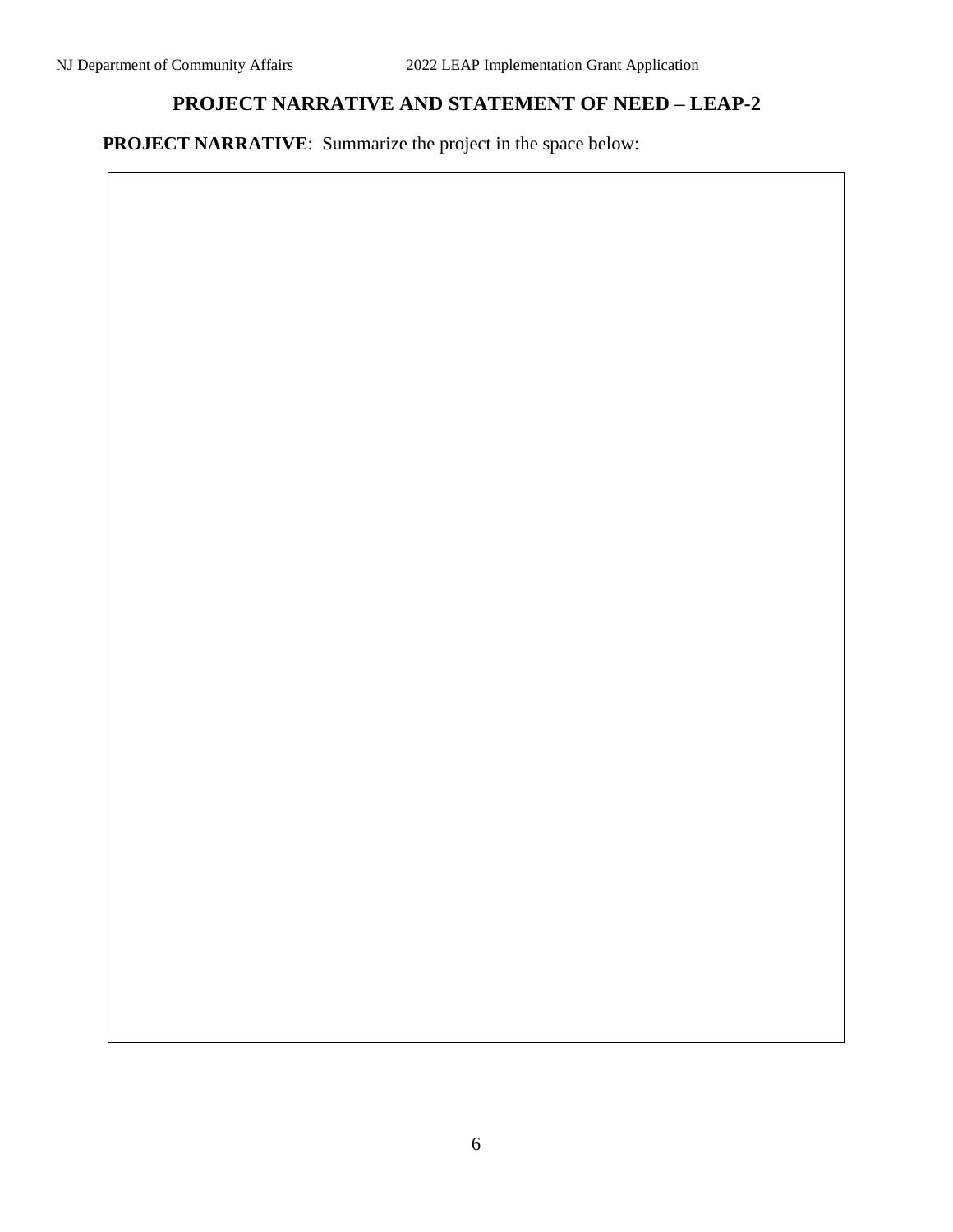**STATEMENT OF NEED:** Summarize the statement of need in the space below: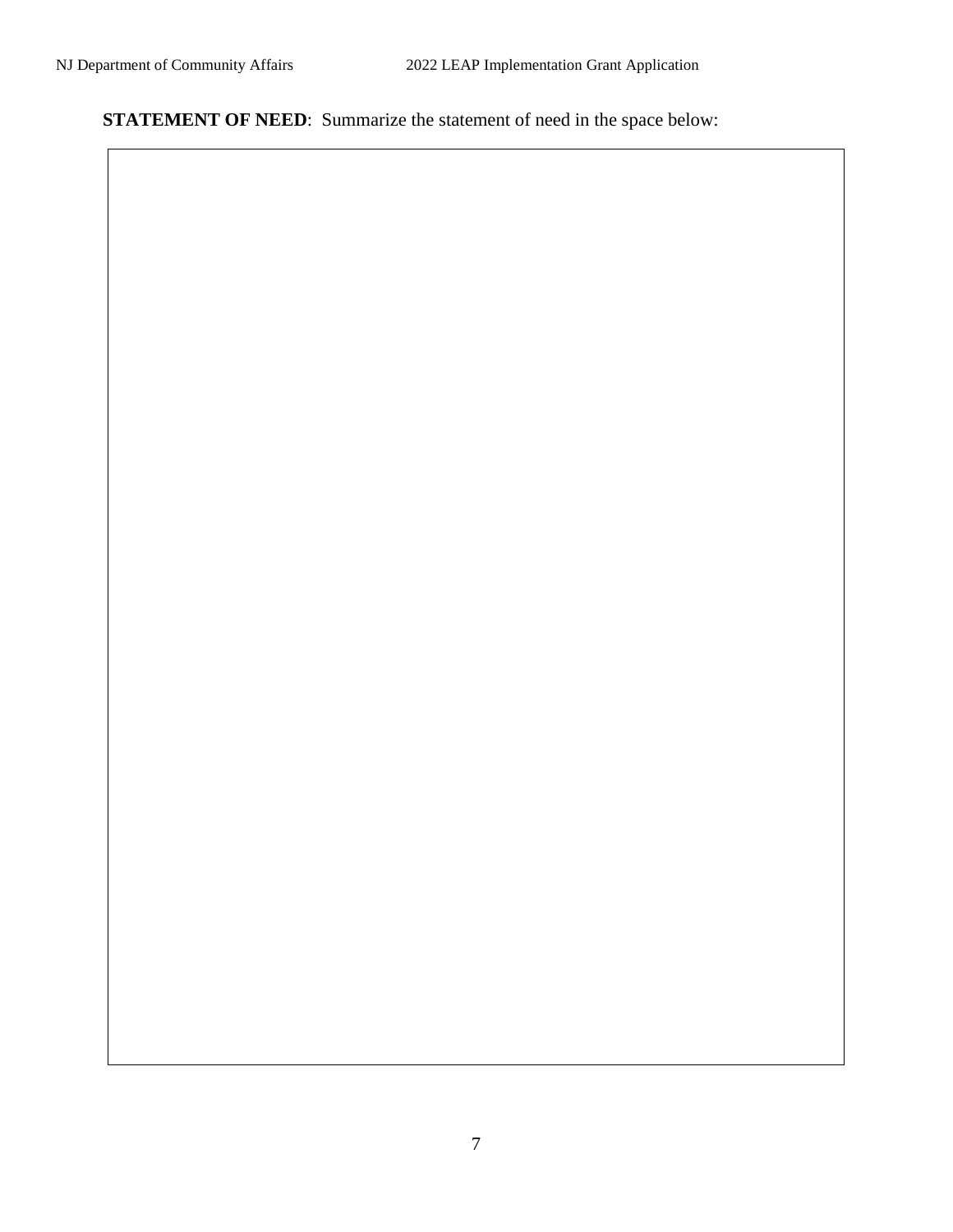## **PLANNED EXPENDITURE AND FUNDING REPORT - LEAP 3**

## **Applicant:**

## **Project Name:**

### **PLANNED EXPENDITURES**

## **(Please refer to the Implementation Guidelines for eligible activities)**

| <b>ACTIVITY/TASK</b>                                                  | <b>Project Total</b> |
|-----------------------------------------------------------------------|----------------------|
|                                                                       | \$                   |
|                                                                       |                      |
|                                                                       |                      |
|                                                                       |                      |
|                                                                       |                      |
|                                                                       |                      |
|                                                                       |                      |
| Professional Services (Submit proposal with application) <sup>1</sup> |                      |
| Consulting                                                            |                      |
| Engineering                                                           |                      |
| Legal                                                                 |                      |
|                                                                       |                      |
|                                                                       |                      |
| <b>TOTAL PLANNED EXPENDITURES</b>                                     | \$                   |

## **PARTICIPANT CONTRIBUTION BREAKDOWN**

| <b>Funding Source</b>                   | Amount |  |
|-----------------------------------------|--------|--|
| Grant funds <sup>2</sup>                | \$     |  |
| Applicant/participant cash              |        |  |
| Applicant/Participant in-kind resources |        |  |
| Other funds                             |        |  |
| <b>TOTAL PROGRAM COST</b>               |        |  |

 $\overline{a}$ 

<sup>&</sup>lt;sup>1</sup> Complete Planned Expenditures Form - Consultant Assistance (LEAP-5) or submit detailed consultant proposal.<br><sup>2</sup> Insert Amount on LEAP Form 1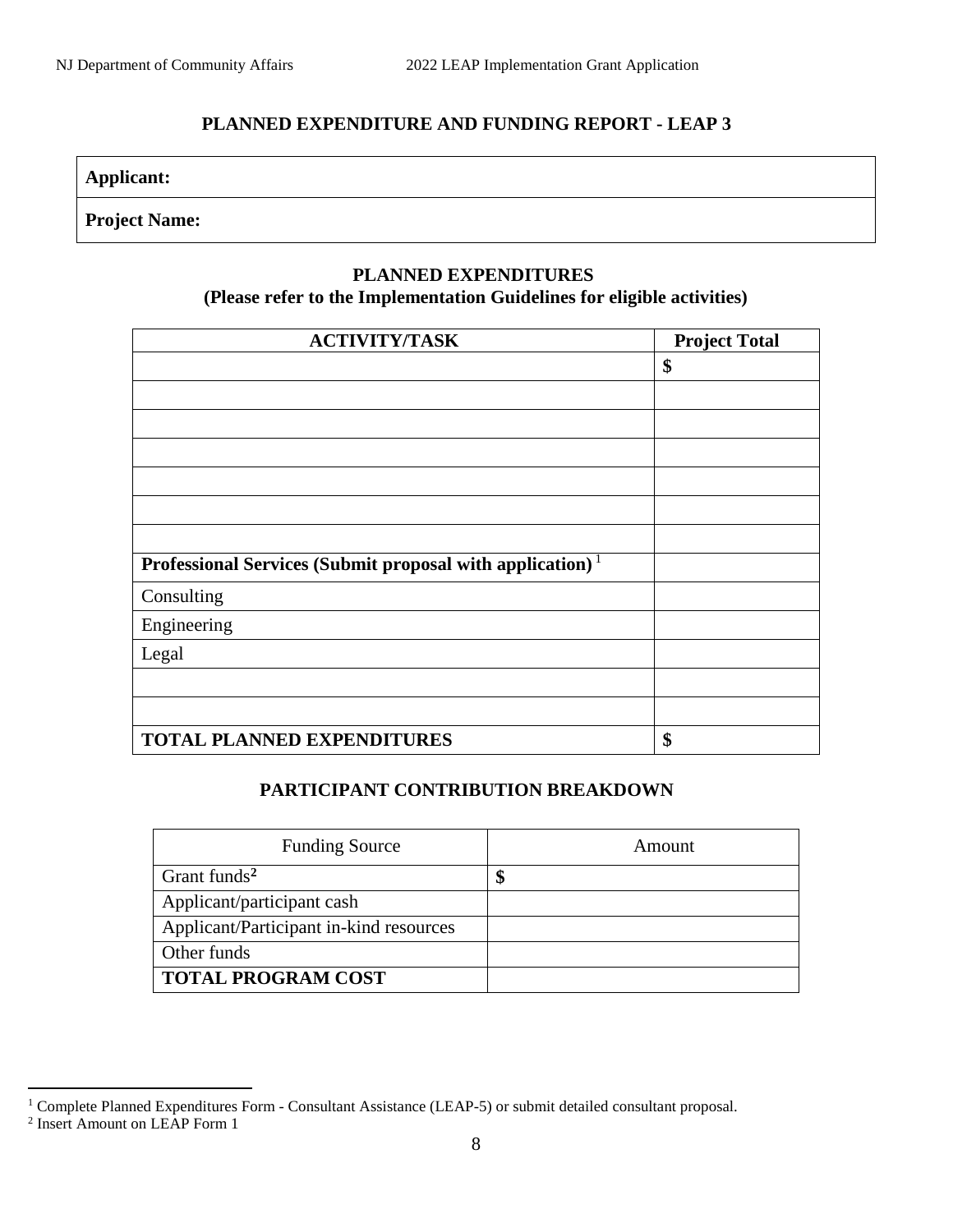**Explanation of In-Kind Resources:**

**Explanation of Other Funds:**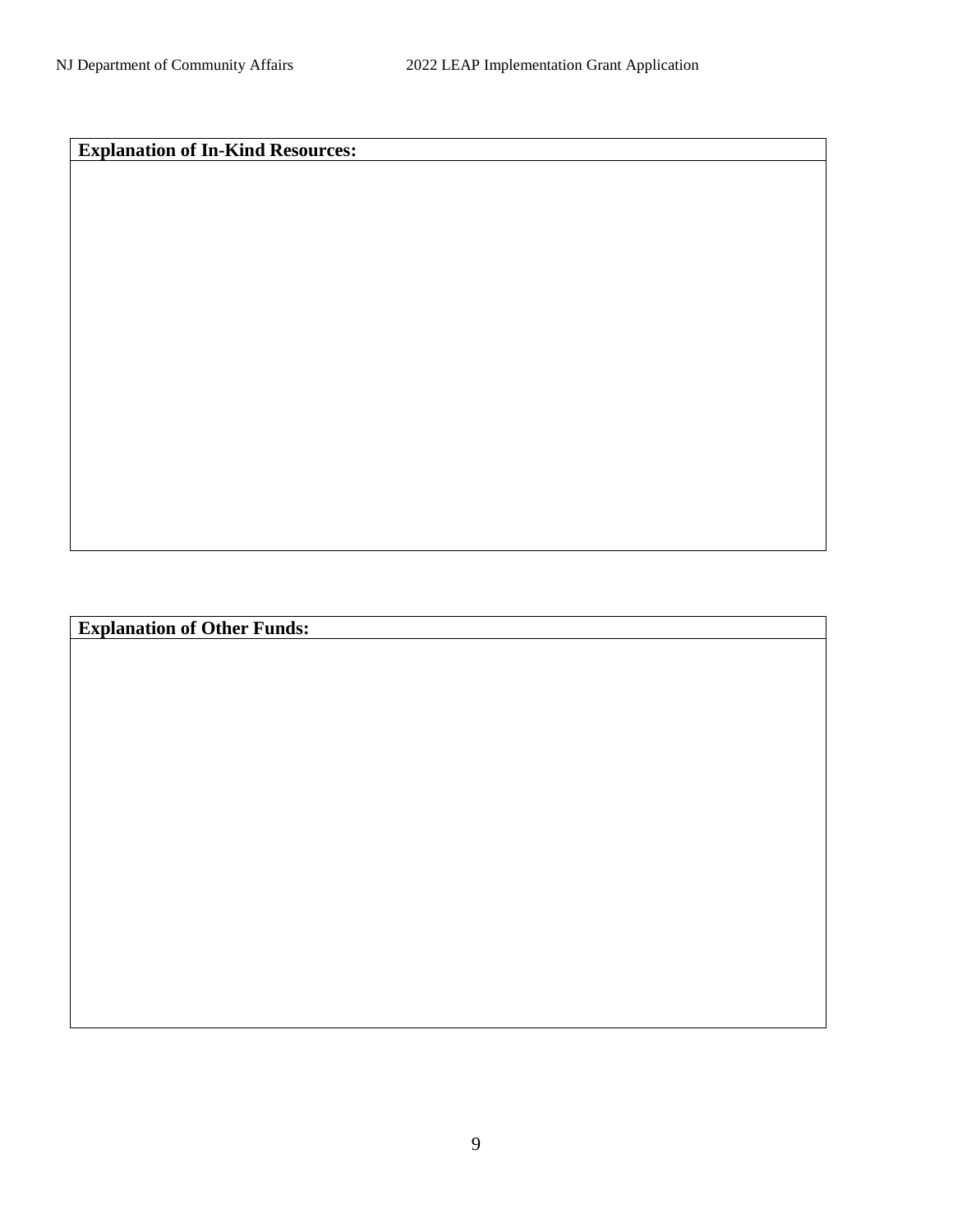## **PLANNED EXPENDITURES FORM – CONSULTANT SERVICES - LEAP 4**

*Submit this form or a separate consultant proposal detailing the following information.*

## **Applicant:**

**Project Name:**

## **Identify the consultant and describe the service(s) to be provided.**

(Continue on the back of this form if additional space is needed)

| <b>Activity/Task</b> | Consultant<br><b>Staff Level</b><br><b>Assigned</b> | <b>Rate Per</b><br>Hour/Per<br>Day | Est. Time for<br>Completion<br>(hours/days) | (A) Cost Per<br><b>Activity/Task</b> |
|----------------------|-----------------------------------------------------|------------------------------------|---------------------------------------------|--------------------------------------|
| 1.                   |                                                     | \$                                 |                                             | \$                                   |
| 2.                   |                                                     |                                    |                                             |                                      |
| 3.                   |                                                     |                                    |                                             |                                      |
| 4.                   |                                                     |                                    |                                             |                                      |
| 5.                   |                                                     |                                    |                                             |                                      |
| 6.                   |                                                     |                                    |                                             |                                      |
| <b>TOTAL</b>         |                                                     |                                    |                                             | S                                    |

| <b>OTHER EXPENSES (Itemize)</b>                                                                        | (B)<br><b>COST</b> |
|--------------------------------------------------------------------------------------------------------|--------------------|
|                                                                                                        | \$                 |
|                                                                                                        |                    |
|                                                                                                        |                    |
|                                                                                                        |                    |
|                                                                                                        |                    |
| <b>TOTAL Column (B) Costs</b>                                                                          | \$                 |
| <b>TOTAL Columns (A) and (B) Costs</b><br>(Also enter this amount on Form LEAP-4 next to "Consulting") | \$                 |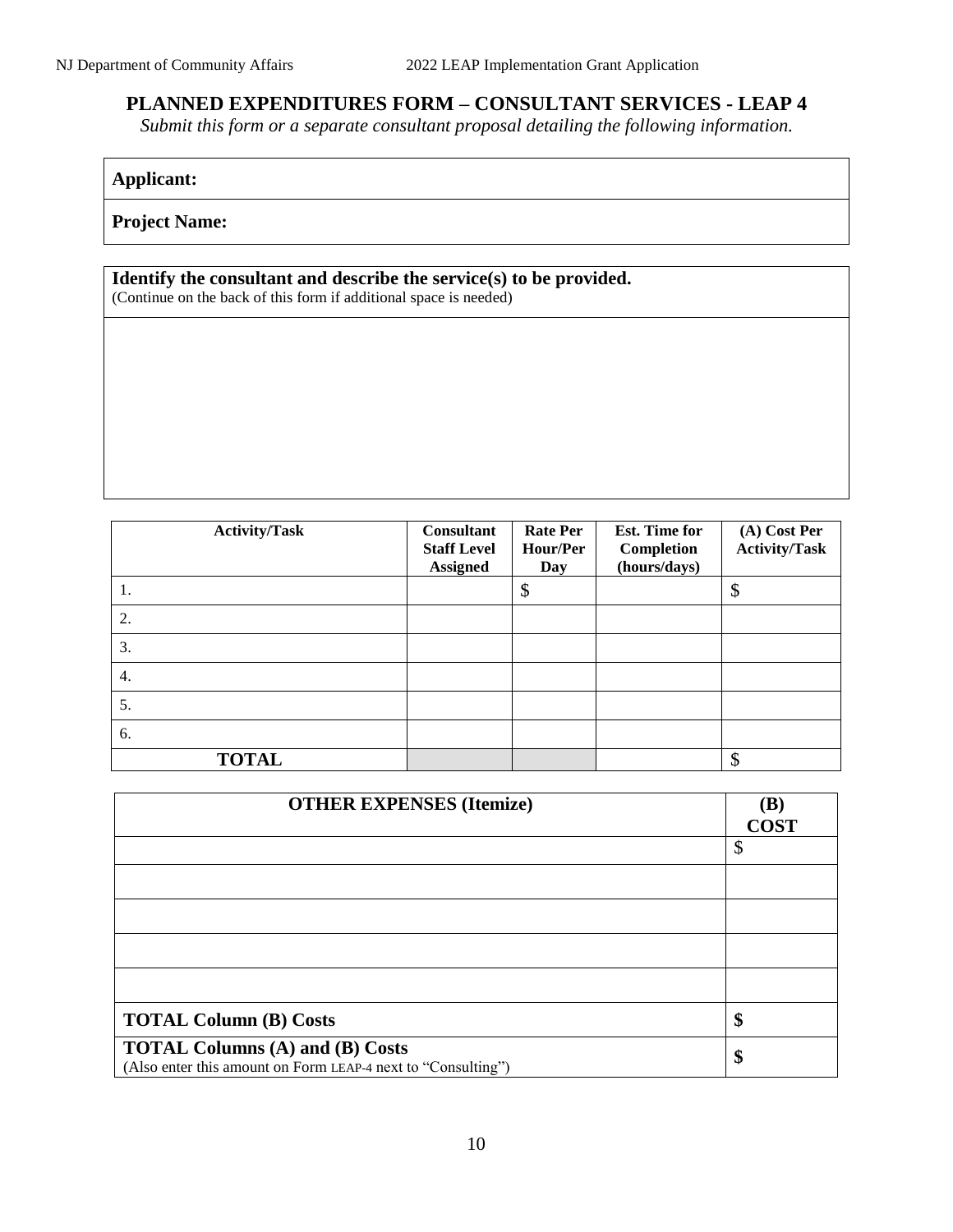## **ESTIMATE OF POTENTIAL SAVINGS - LEAP 5**

Achieving cost savings and efficiencies through shared services motivates the LEAP. The information provided below is an important factor in application assessment. Please be as specific as possible. Although the outcome of local or regional service activities cannot be fully predicted in advance, please be as specific as possible and refer to your goals. Savings can include reduction of current expenditures, productivity improvements, current or future cost avoidance, reduced rates of cost increases, or improved service levels without increased expenditures. Provide an additional page if necessary.

1. List each area in which the participating local units anticipate efficiencies and cost savings will arise due to undertaking the proposed shared service project. For each identified area, list the current total operating costs for all initial participants and project (in dollars or %) potential savings.

| Cost areas | Current cost | <b>Potential Savings</b> |
|------------|--------------|--------------------------|
|            |              |                          |
|            |              |                          |
|            |              |                          |
|            |              |                          |
|            |              |                          |
|            |              |                          |
|            |              |                          |
|            |              |                          |
|            |              |                          |

1. Describe potential productivity or other efficiencies that can result from local or regional agreement.

2. Describe reductions in staffing that could result from the areas described above.

3. Describe potential costs or expenditures that can be avoided.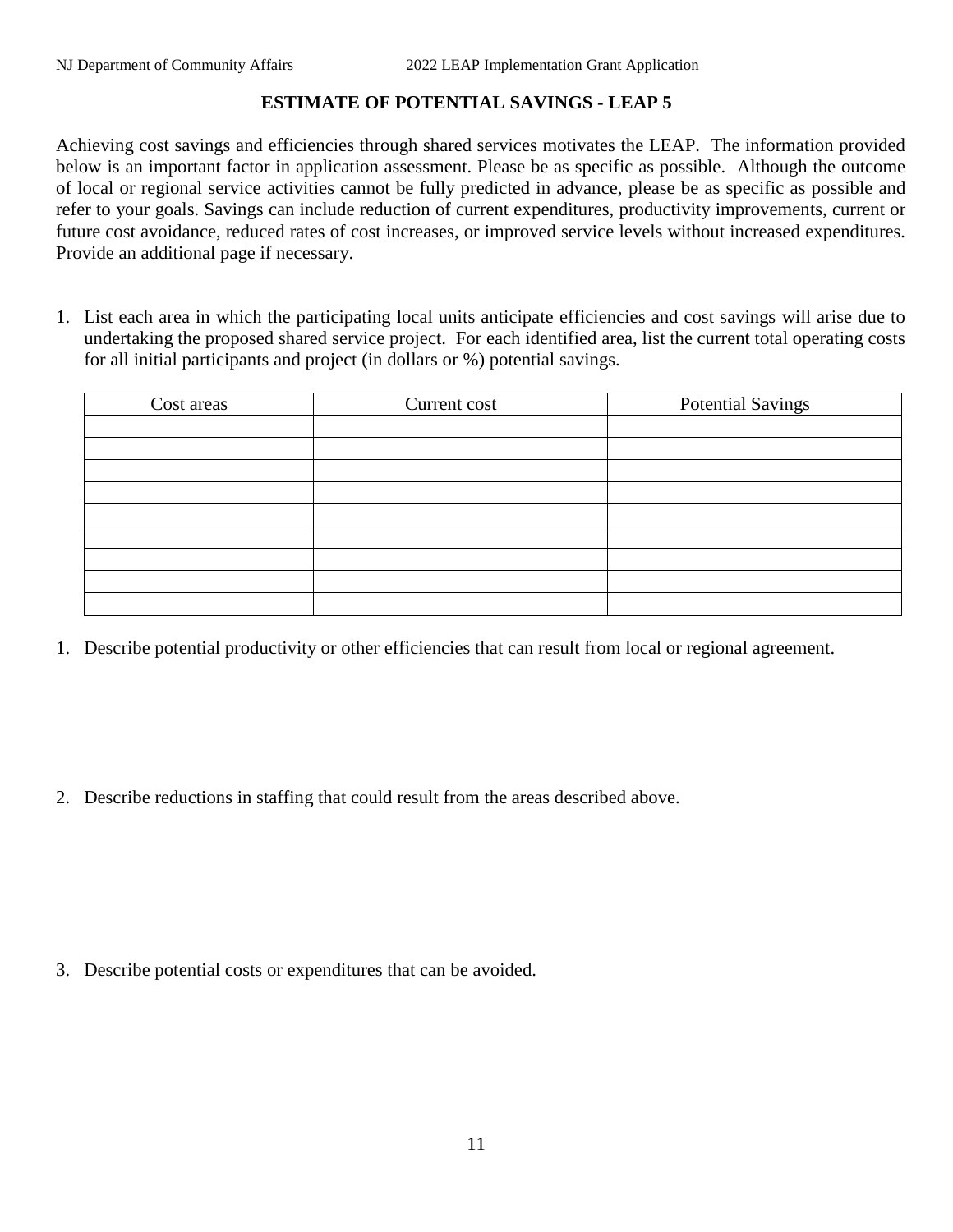Participating Local Unit Acknowledgement

By signing this application form, each participating local unit signatory attests to the express authority to sign on behalf of the local government he or she represents and to the accuracy of the information contained in the application.

| <u> 1989 - Johann Stein, marwolaethau a bhann an t-Amhair an t-Amhair an t-Amhair an t-Amhair an t-Amhair an t-A</u>                                                                                                          | Date: $\frac{1}{\sqrt{1-\frac{1}{2}} \cdot \frac{1}{2} \cdot \frac{1}{2} \cdot \frac{1}{2} \cdot \frac{1}{2} \cdot \frac{1}{2} \cdot \frac{1}{2} \cdot \frac{1}{2} \cdot \frac{1}{2} \cdot \frac{1}{2} \cdot \frac{1}{2} \cdot \frac{1}{2} \cdot \frac{1}{2} \cdot \frac{1}{2} \cdot \frac{1}{2} \cdot \frac{1}{2} \cdot \frac{1}{2} \cdot \frac{1}{2} \cdot \frac{1}{2} \cdot \frac{1}{2} \cdot \frac{1}{2} \cdot \frac{1}{2} \cdot \frac{1}{2}$ |  |
|-------------------------------------------------------------------------------------------------------------------------------------------------------------------------------------------------------------------------------|---------------------------------------------------------------------------------------------------------------------------------------------------------------------------------------------------------------------------------------------------------------------------------------------------------------------------------------------------------------------------------------------------------------------------------------------------|--|
| Signature                                                                                                                                                                                                                     |                                                                                                                                                                                                                                                                                                                                                                                                                                                   |  |
| (Print) Name and Title:                                                                                                                                                                                                       |                                                                                                                                                                                                                                                                                                                                                                                                                                                   |  |
|                                                                                                                                                                                                                               |                                                                                                                                                                                                                                                                                                                                                                                                                                                   |  |
|                                                                                                                                                                                                                               |                                                                                                                                                                                                                                                                                                                                                                                                                                                   |  |
|                                                                                                                                                                                                                               |                                                                                                                                                                                                                                                                                                                                                                                                                                                   |  |
| <u> 1989 - Johann Barbara, martxa alemaniar argumento este alemaniar alemaniar alemaniar alemaniar alemaniar al</u><br>Signature                                                                                              | Date:                                                                                                                                                                                                                                                                                                                                                                                                                                             |  |
| (Print) Name and Title:                                                                                                                                                                                                       |                                                                                                                                                                                                                                                                                                                                                                                                                                                   |  |
|                                                                                                                                                                                                                               |                                                                                                                                                                                                                                                                                                                                                                                                                                                   |  |
|                                                                                                                                                                                                                               |                                                                                                                                                                                                                                                                                                                                                                                                                                                   |  |
|                                                                                                                                                                                                                               |                                                                                                                                                                                                                                                                                                                                                                                                                                                   |  |
|                                                                                                                                                                                                                               |                                                                                                                                                                                                                                                                                                                                                                                                                                                   |  |
| Signature                                                                                                                                                                                                                     | Date:                                                                                                                                                                                                                                                                                                                                                                                                                                             |  |
| (Print) Name and Title:                                                                                                                                                                                                       |                                                                                                                                                                                                                                                                                                                                                                                                                                                   |  |
| (Print) Participating Local Entity: Letters and American control of the Control of the Control of the Control of the Control of the Control of the Control of the Control of the Control of the Control of the Control of the |                                                                                                                                                                                                                                                                                                                                                                                                                                                   |  |
|                                                                                                                                                                                                                               |                                                                                                                                                                                                                                                                                                                                                                                                                                                   |  |
|                                                                                                                                                                                                                               |                                                                                                                                                                                                                                                                                                                                                                                                                                                   |  |
| and the control of the control of the control of the control of the control of the control of the control of the                                                                                                              | Date:                                                                                                                                                                                                                                                                                                                                                                                                                                             |  |
| Signature                                                                                                                                                                                                                     |                                                                                                                                                                                                                                                                                                                                                                                                                                                   |  |
| (Print) Name and Title:                                                                                                                                                                                                       |                                                                                                                                                                                                                                                                                                                                                                                                                                                   |  |
|                                                                                                                                                                                                                               |                                                                                                                                                                                                                                                                                                                                                                                                                                                   |  |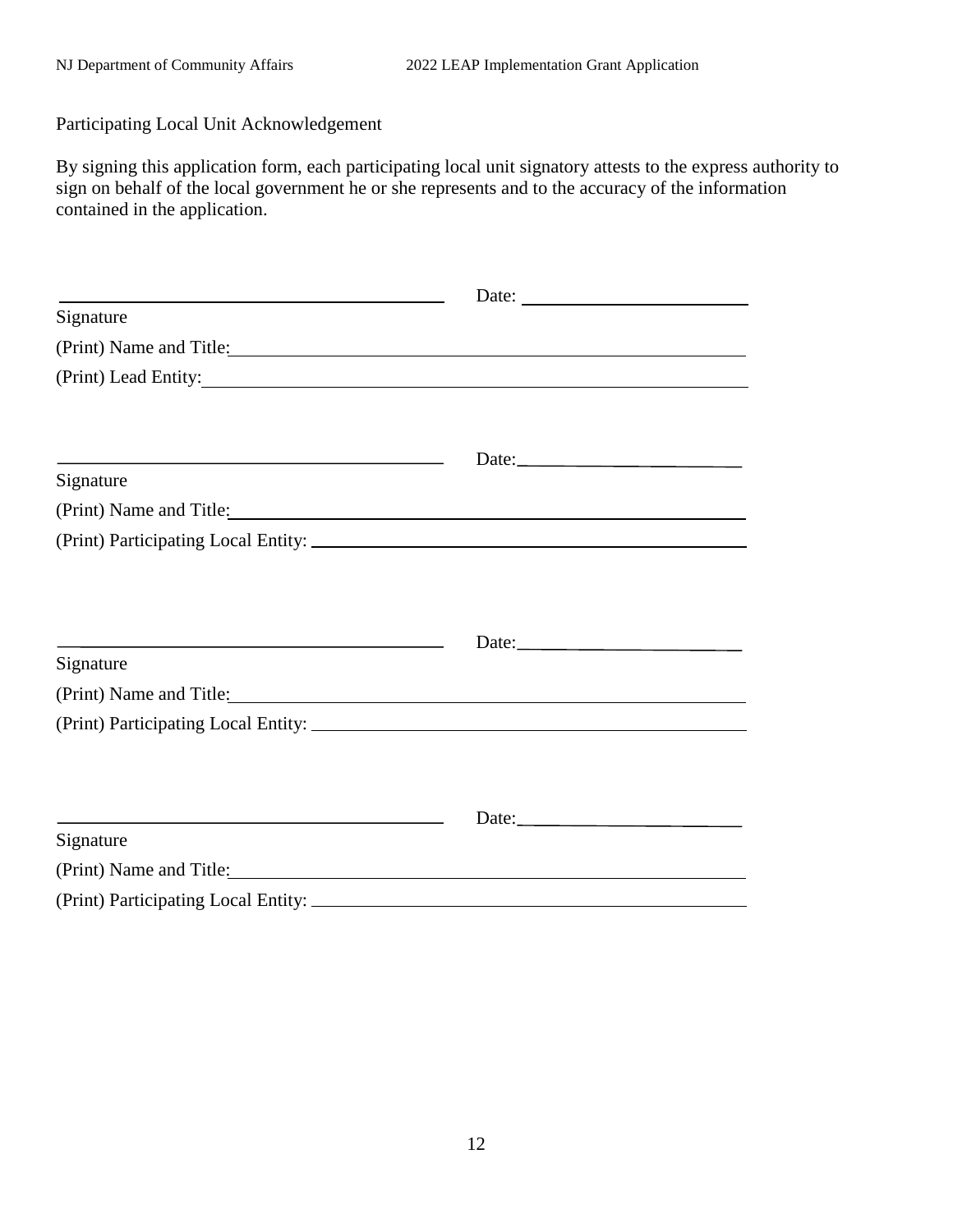## **SAMPLE**

## **PARTICIPANT'S RESOLUTION LEAP IMPLEMENTATION GRANT**

WHEREAS, the State of New Jersey has appropriated \$10 million for Shared Services and School District Consolidation Study and Implementation Grants to assist local units with the study, development, and implementation of new shared and regional services; and

WHEREAS, the Department of Community Affairs, Division of Local Government Services (DLGS) is tasked with administering these grant funds through the Local Efficiency Achievement Program (LEAP); and

WHEREAS, LEAP Implementation Grants exist to support costs associated with shared service implementation to ensure that meaningful, efficiency generating initiatives are not hindered by short term transitional expenses; and

WHEREAS, the (Name of Lead Entity Applicant and Participating Local Units) propose to enter into a shared services agreement, but face certain expenses associated with implementation that present a burden to the local units; and

WHEREAS, the purpose of this shared services agreement is to (describe services/project title), which will benefit the residents of (both or all) participating local units; and

WHEREAS, the (Name of Lead Entity Applicant) has agreed to be the lead agency in this program and will submit the application to DLGS on behalf of all participating units; and

NOW, THEREFORE, BE IT RESOLVED by the Governing Body of the (Name of Participating Local Unit), that the (Name of Participating Local Unit) does hereby join with (Name of Applicant) in applying for a LEAP Implementation Grant in the amount of \$\_\_\_\_\_\_\_\_\_\_ to support implementation of this shared service.

## **CERTIFICATION**

I, \_\_\_\_\_\_\_\_\_\_\_\_\_\_\_\_\_\_\_\_\_\_\_\_\_\_\_\_\_\_, (Clerk/Secretary of the Local Unit) of the (Name of Local Unit) in the County of \_\_\_\_\_\_\_\_\_\_\_\_, and the State of New Jersey do hereby Certify that the foregoing Resolution is a true copy of the Original Resolution duly passed and adopted by a majority of the full membership of the (Name of Governing Body) at its meeting of